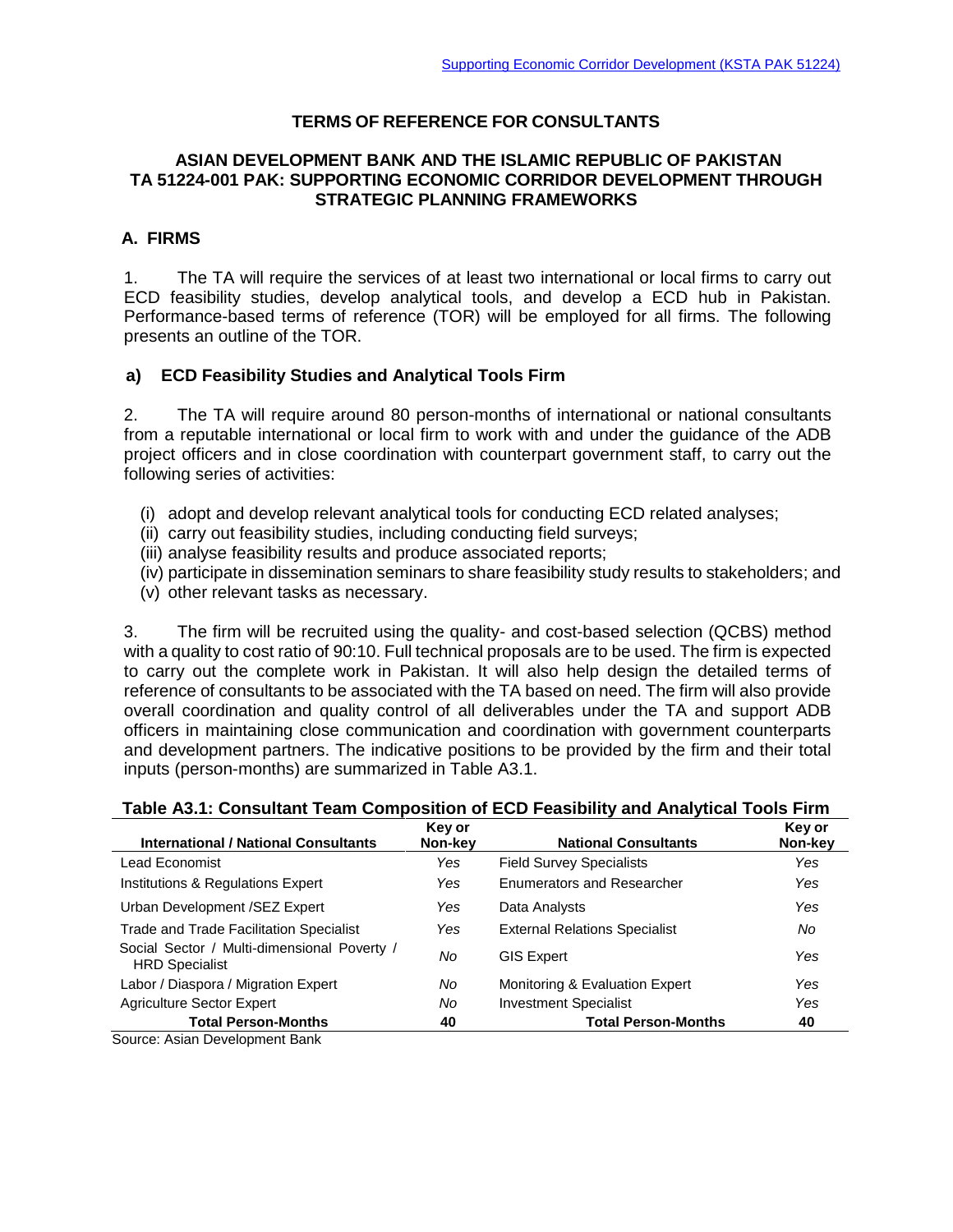### **b) Pakistan ECD Hub Firm**

4. The TA will mobilize a reputable international or local firm which will provide approximately 30 person-months of international or national consultant inputs to develop an ECD hub in Pakistan. They will work under the guidance of the ADB project officers and in close coordination with counterpart government staff, to carry out a series of activities including:

- (i) prepare rationale for establishing a special ECD hub in Pakistan;
- (ii) collate materials and documentation on the development of ECD hubs;
- (iii) institutionalize the ECD hub with relevant stakeholder support;
- (iv) participate in dissemination seminar(s) to share ECD hub activities; and
- (v) other relevant tasks as necessary.

5. The firm will be recruited using the quality- and cost-based selection (QCBS) method with a quality to cost ratio of 90:10. Full technical proposals are to be used. The firm is expected to carry out the complete work in Pakistan. It will also help design the detailed terms of reference of consultants to be associated with the TA based on need. The firm will also provide overall coordination and quality control of all deliverables under the TA and support ADB officers in maintaining close communication and coordination with government counterparts and development partners. The indicative positions to be provided by the firm and their total inputs (person-months) are summarized in Table A3.2.

#### **Table A3.2: Consultant Team Composition of ECD Hub Firm**

| Key or<br>Non-key | <b>National Consultants</b>          | Key or<br>Non-key |
|-------------------|--------------------------------------|-------------------|
| Yes               | Economist / Sector Specialist        | Yes               |
| Yes               | <b>External Relations Specialist</b> | No                |
| No                | Monitoring & Evaluation Expert       | No                |
| Yes               | Taxation                             | Yes               |
| No                | <b>ICT Specialist</b>                | Yes               |
| Yes               |                                      |                   |
| 10                | <b>Total Person-Months</b>           | 20                |
|                   |                                      |                   |

Source: Asian Development Bank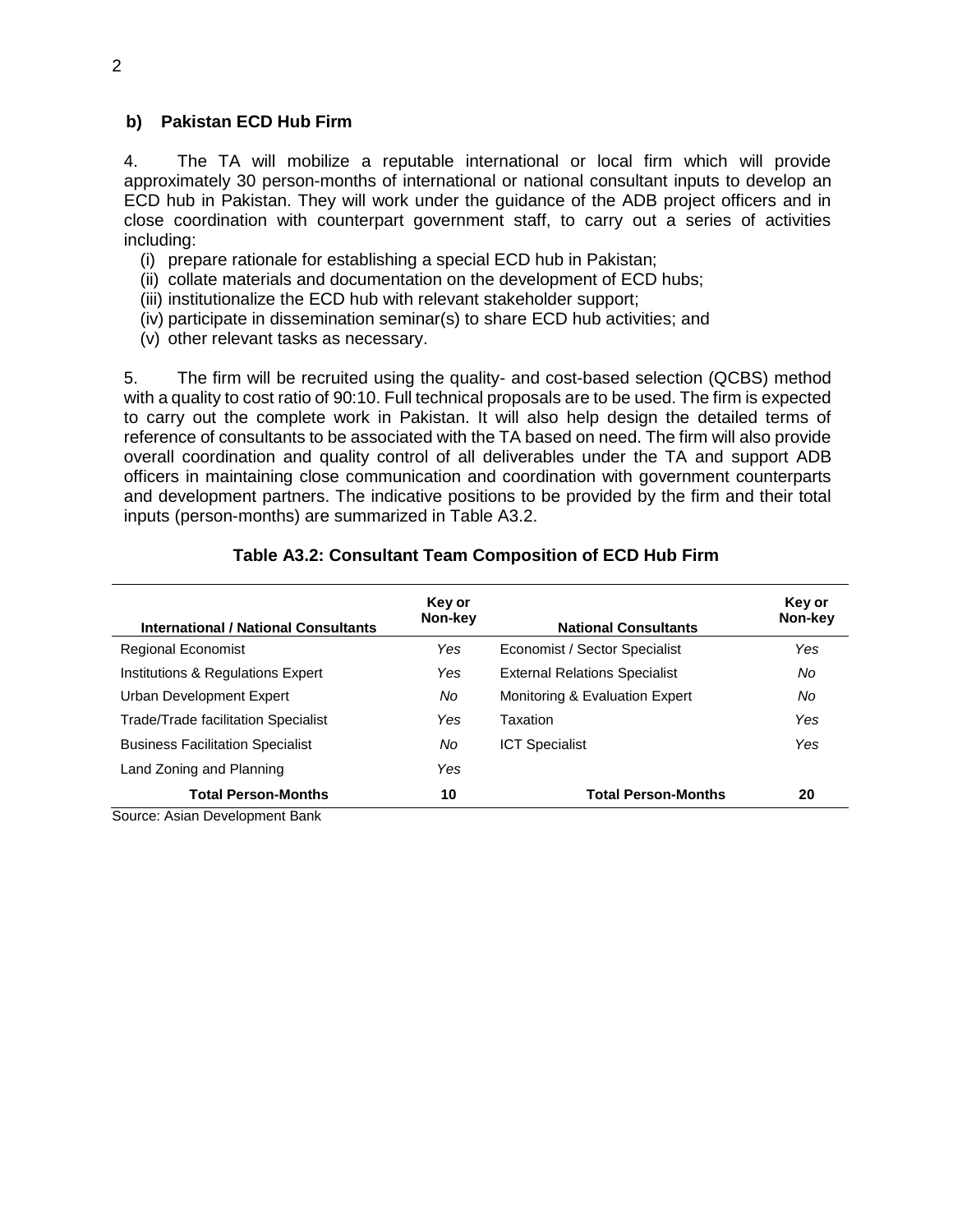## **B. INDIVIDUAL CONSULTANTS**

### **a) Senior International Development Economist and Team Leader (7 person-months, intermittent)**

6. The senior international development economist should have strong expertise and extensive experience in analyzing ECD issues (e.g. in all four output areas) in different countries; and in preparing strategies, policies, operational frameworks and plans in countries that have successful ECD and its operation. The specialist must have a master's degree or higher qualification in economics with specialization in economic growth, economic development, or related fields.

7. The international development specialist must have at least 15 years of experience in the areas of economic growth and economic development, supported by international publications and affiliation with a prestigious university or research institute, or relevant public or private organization. He/she will provide overall strategic direction for the TA project; lead and guide the work of national consultants to ensure that the outputs are consistent with the objectives of the TA; bring in international perspectives and experiences; and have overall responsibility for the quality and timely delivery of the TA outputs, including all reports, and completion of relevant TA activities under the guidance of the executing agency and ADB project officer. More specifically, the consultants will be expected to undertake the following tasks:

- (i) Supervise activities carried out by team members in coordination with other team members and key stakeholders;
- (ii) Manage surveys, feasibility studies and produce relevant data, information, and reports for planning ECD in Pakistan, as well as drawing lessons from best practices globally;
- (iii) Facilitate the establishment of ECD Hub to develop proactive and collaborative partnerships with stakeholders, government and experts/counterparts in Pakistan and globally;
- (iv) Contribute to a shared knowledge platform on ECDs, to build institutional knowledge within ADB as well as among interested institutions, including the government, local think tanks and universities in Pakistan;
- (v) Provide evidence-based knowledge to influence the on-going and future policy dialogue and development of strategic policy framework;
- (vi) Broadly assess potential economic, geographic, and social challenges in planning ECD and propose mitigating measures;
- (vii) Other relevant tasks as necessary.

### **b) International Development Specialist and Deputy Team Leader (7 person-months, intermittent)**

8. The international development specialist should have extensive experience in managing complex international ECD projects and a proven track record of successful delivery of outputs that are of high quality and within the deadline. The international development specialist should have recognized expertise in one or two issues covered by the TA project. The international development specialist must have a master's degree or higher qualification in economics. The international development specialist must have at least 10 years of experience with a leading international organization or equivalent, and a good track record in working with government, especially on developing government strategies and/or plans. The international development specialist will assist the task team leader in managing the TA project, including liaising with other team members and coordinating their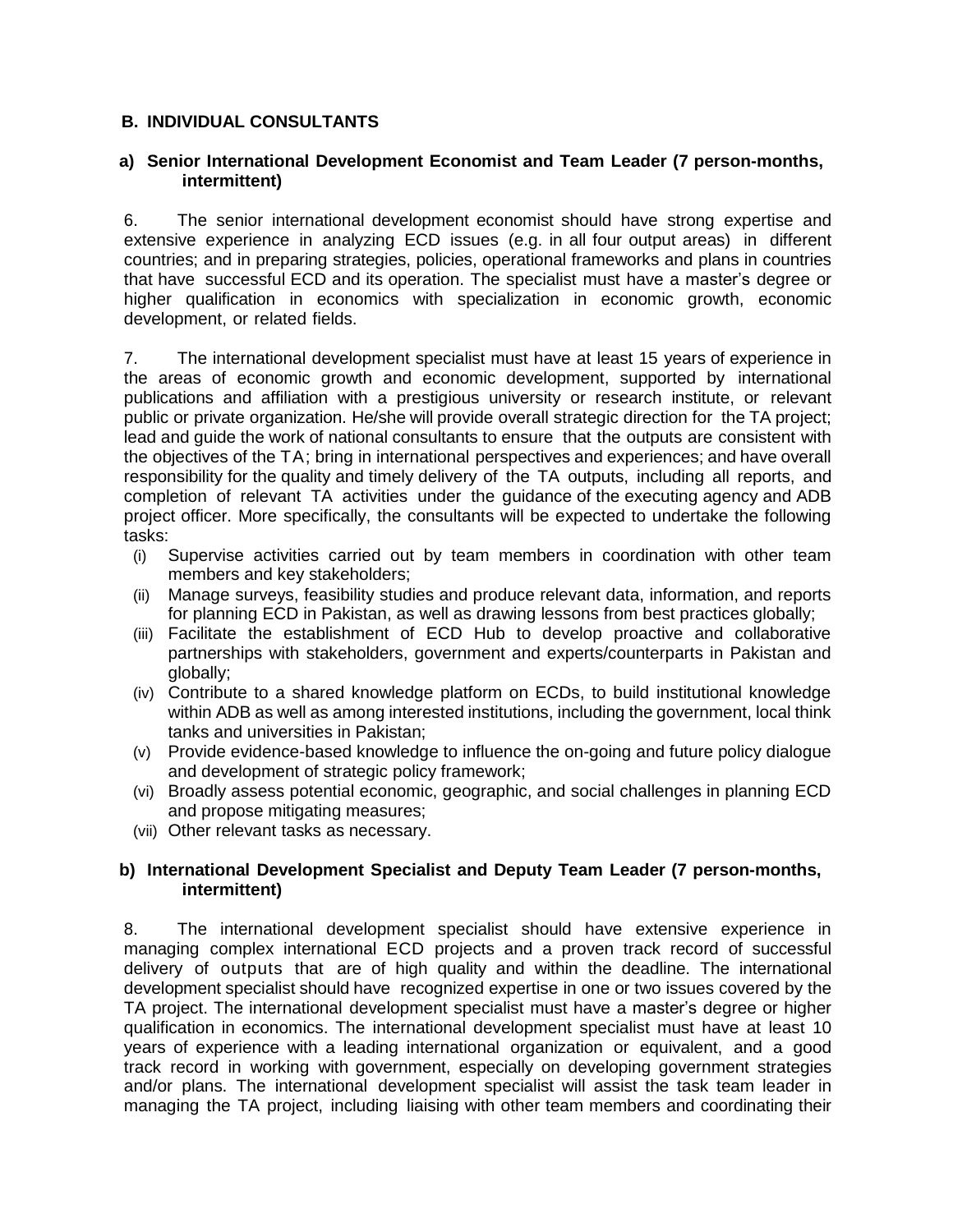work activities, and liaising and coordinating with relevant agencies and/or organizations (including the executing agency and ADB) to ensure frequent and comprehensive exchange of ideas; identify and address the research bottlenecks as they first appear; and ensure that the outputs produced and activities carried out are in line with the terms of reference, and are delivered on time. The international development specialist is expected to be heavily involved in undertaking research on one or two issues under the TA project, including preparing the background analysis required under the TA, and be responsible for the quality and timely preparation of the reports under the guidance of the team leader.

# **c) National ECD Specialist (10 person-months, intermittent)**

9. The national ECD specialist should be an experienced researcher from a reputable university or research institute, or relevant public or private organization with at least 10 years of experience in analyzing ECD and policies in Pakistan and other countries, industrial upgrading, service sector development, and economics of innovation. The specialist should have experience in preparing government strategies and plans.

10. The specialist must have a master's degree or higher qualification in economics with specialization in economic growth, industry economics, or related fields. The specialist must be fluent in English and have strong expertise in the areas of economic growth, industry economics, economic development, economics of innovation, and associated topics. The industrial specialist will lead the preparation of the assigned tasks of ECD policy and operational framework, and be responsible for the quality and timely preparation of the reports under the analytical guidance of the team leader and deputy team leader.

## **d) National Industrial Policy Specialist (10 person-months, intermittent)**

11. The national industrial policy specialist should be an experienced researcher from a reputable university or research institute or relevant public or private organization with at least 10 years of experience in analyzing industrial policies and/or strategies; institutions, including the role of the market; governance and capacity; international competitiveness; intellectual property rights; and industry value chains.

12. The national industrial policy specialist must have a master's degree or higher qualification in public policy, intellectual property, business administration, or related fields. The national innovation policy specialist must be fluent in English and have strong expertise in the areas of innovation policies and/or strategies, intellectual property, industry value chains, and associated topics. The specialist will lead the preparation of the specifically assigned tasks under the output of preparing feasibility studies, and timely preparation of the reports under the analytical guidance of the team leader and deputy team leader.

# **e) National Trade Specialist (10 person-months, intermittent)**

13. The national trade specialist should be an experienced researcher from a reputable university or research institute, or relevant public or private organization with at least 10 years of experience in analyzing trade and competitiveness, trade policy, institutions, goods market efficiency, labor market efficiency, financial market development, technological readiness, market size, business sophistication, industrial modernization, and innovation. The specialist should have experience in preparing government strategies and plans.

14. The specialist must have a master's degree or higher qualification in the related fields.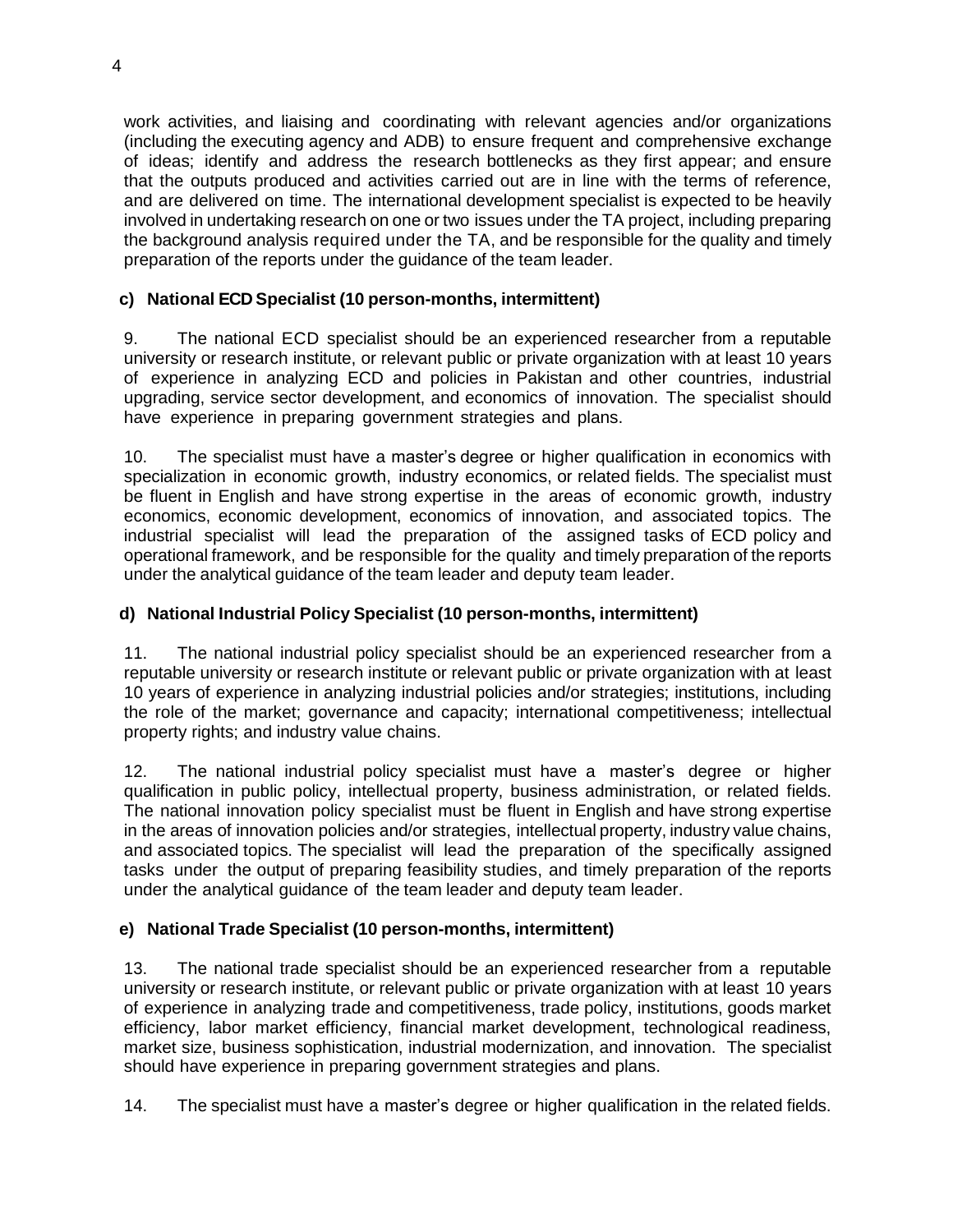The specialist must be fluent in English and have strong expertise in the areas of trade and competitiveness. The specialist will lead the preparation of the specifically assigned tasks under the output of improving Pakistan competitiveness policy framework, and be responsible for the quality and timely preparation of the reports under the analytical guidance of the team leader and deputy team leader.

# **C. RESOURCE PERSONS**

15. The TA will receive inputs by resource persons (international, 12 person-months, combined; and national, 12 person-months, combined). There will be three types of resource person: for economic/other topic editing, research assistance, and topic expert on trade and other specific issues related to ECD. They will also take part in workshops, seminars, and conferences as speakers/presenters and/or participants to share their specific knowledge and expertise as well as to contribute to the quality improvement of the TA outputs.

16. The **Senior Economic Editor** should have strong expertise and extensive experience in understanding and analyzing ECD issues including in preparing strategies, policies, operational frameworks and plans. He/she must have a master's degree or higher qualification in economics with specialization in economic growth, economic development, or related fields. He/she must have at least 10 years of experience in his/her expertise areas, supported by international publications and affiliation with a prestigious university or research institute, or relevant public or private organization. He/she will provide overall strategic direction for the TA outputs to ensure that they are consistent with the objectives of the TA; bring in international perspectives and experiences; and have overall responsibility for the quality and timely delivery of the TA outputs, including all reports and other documents under the guidance of the executing agency and ADB project officer. More specifically, he/she will be expected to undertake the following tasks (i) review the accuracy and quality of the reports up to ADB publishable standard, (ii) provide international perspectives and bring in up-to-date knowledge to the TA results, (iii) present and/or participate in the related workshops/seminar/conference, and (iv) other relevant duties as needed under the TA.

17. The **Research Assistances** should have strong background on ECD related issues and a proven track record of successful delivery of outputs of high quality and within the deadline. They must have a master's degree or higher qualification in economics or related subject with at least 5 years of experience and a good track record including in working with others. They will assist the (lead) consultants in conducting specific task, including liaising with other team members and coordinating the work and liaising with relevant agencies and/or organizations (including the executing agency and ADB) to ensure frequent and comprehensive exchange of ideas; identify and address the research bottlenecks as they first appear; and ensure that the outputs produced and activities carried out are in line with the terms of reference, and are delivered on time. More specifically, he/she will be expected to undertake the following tasks (i) assist in the development of reports/outputs to make them publishable by ADB standard, (ii) provide support and bring in up-to-date knowledge, (iii) participate in the ECD related workshops/seminars, and (iv) other relevant duties as needed under the TA.

18. The **Topic Experts** should have strong expertise and extensive experience in trade and other specific issues related to ECD including on ECD strategies, policies, operational frameworks and plans. He/she must have a master's degree or higher qualification in economics with specialization in economic growth, economic development, trades or related